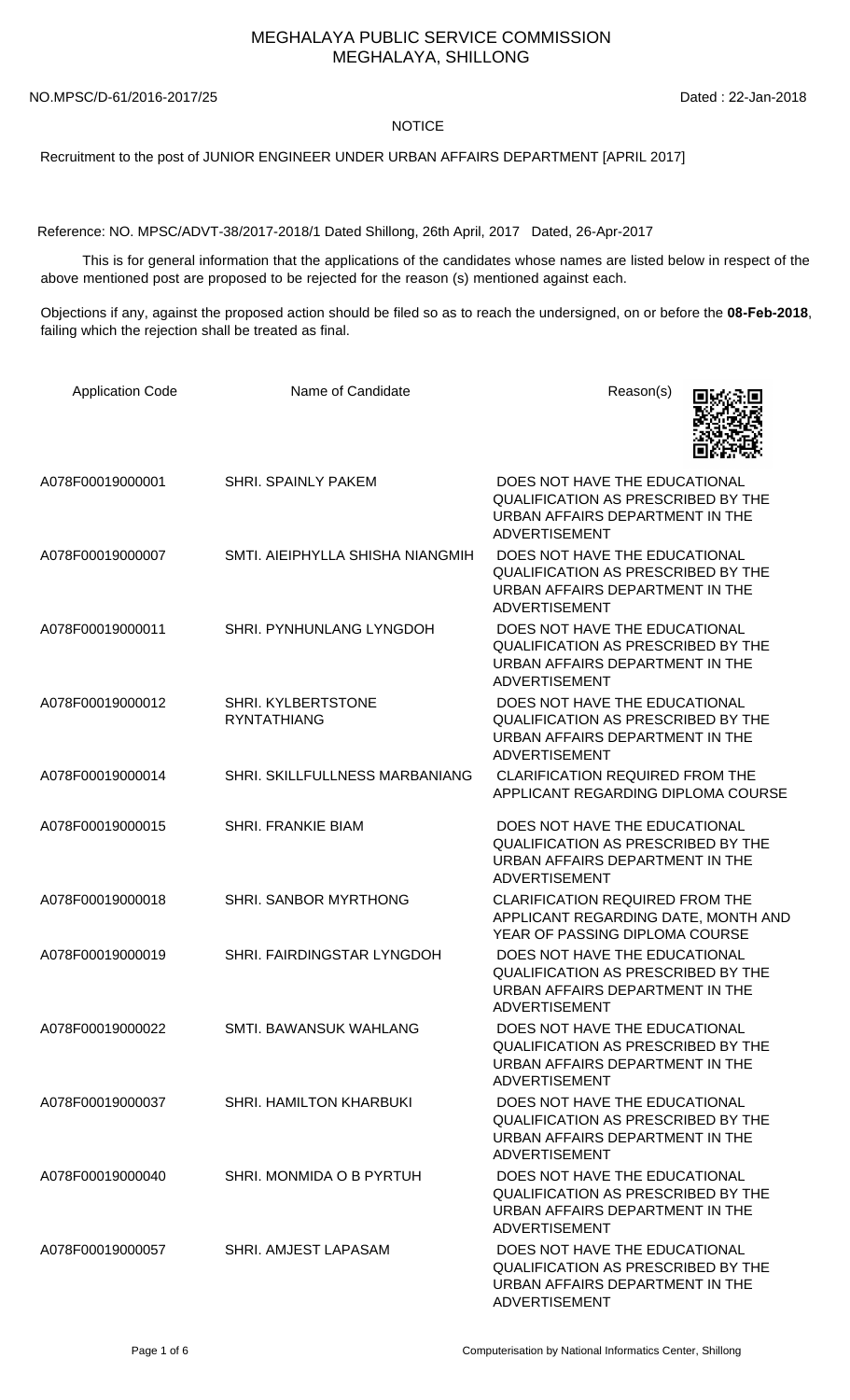| <b>Application Code</b> | Name of Candidate                         | Reason(s)                                                                                                                             |
|-------------------------|-------------------------------------------|---------------------------------------------------------------------------------------------------------------------------------------|
| A078F00019000058        | SHRI. ARORA MUKHIM                        | DOES NOT HAVE THE EDUCATIONAL<br><b>QUALIFICATION AS PRESCRIBED BY THE</b><br>URBAN AFFAIRS DEPARTMENT IN THE<br><b>ADVERTISEMENT</b> |
| A078F00019000059        | SHRI. DINESTAR LYNGDOH                    | <b>CLARIFICATION REQUIRED FROM THE</b><br>APPLICANT REGARDING DATE, MONTH AND<br>YEAR OF PASSING DIPLOMA COURSE                       |
| A078F00019000067        | SHRI. IARAPLANG LYNGKHOI                  | DOES NOT HAVE THE EDUCATIONAL<br><b>QUALIFICATION AS PRESCRIBED BY THE</b><br>URBAN AFFAIRS DEPARTMENT IN THE<br><b>ADVERTISEMENT</b> |
| A078F00019000073        | <b>SHRI. NISTAR KURBAH</b>                | <b>CLARIFICATION REQUIRED FROM THE</b><br>APPLICANT REGARDING DIPLOMA COURSE                                                          |
| A078F00019000076        | SHRI. SHNGAINLANG LANGSTANG               | <b>CLARIFICATION REQUIRED FROM THE</b><br>APPLICANT REGARDING DIPLOMA COURSE                                                          |
| A078F00019000082        | SHRI. KYRSHANBOK KURBAH                   | DOES NOT HAVE THE EDUCATIONAL<br><b>QUALIFICATION AS PRESCRIBED BY THE</b><br>URBAN AFFAIRS DEPARTMENT IN THE<br><b>ADVERTISEMENT</b> |
| A078F00019000084        | SHRI. HALBERDSON SNAITANG                 | DOES NOT HAVE THE EDUCATIONAL<br>QUALIFICATION AS PRESCRIBED BY THE<br>URBAN AFFAIRS DEPARTMENT IN THE<br><b>ADVERTISEMENT</b>        |
| A078F00026000013        | SHRI. DIKKIMBER SANGMA                    | <b>CLARIFICATION REQUIRED REGARDING</b><br>DAY, MONTH AND YEAR OF PASSING<br><b>DIPLOMA COURSE</b>                                    |
| A078F00026000028        | <b>SHRI. TENGSILRAK MARAK</b>             | DOES NOT HAVE THE EDUCATIONAL<br><b>OUALIFICATION AS PRESCRIBED BY THE</b><br>URBAN AFFAIRS DEPARTMENT IN THE<br><b>ADVERTISEMENT</b> |
| A078F00026000029        | SHRI, CANON R MARAK                       | <b>CLARIFICATION REQUIRED REGARDING</b><br>DATE, MONTH AND YEAR OF PASSING<br><b>DIPLOMA COURSE</b>                                   |
| A078F00026000033        | SMTI. TWOINA M SANGMA                     | DOES NOT HAVE THE EDUCATIONAL<br><b>QUALIFICATION AS PRESCRIBED BY THE</b><br>URBAN AFFAIRS DEPARTMENT IN THE<br><b>ADVERTISEMENT</b> |
| A078F00026000034        | <b>SHRI. RIKRAK CH MARAK</b>              | DOES NOT HAVE THE EDUCATIONAL<br>QUALIFICATION AS PRESCRIBED BY THE<br>URBAN AFFAIRS DEPARTMENT IN THE<br><b>ADVERTISEMENT</b>        |
| A078F00026000043        | SMTI. DIANTHA CH MARAK                    | DOES NOT HAVE THE EDUCATIONAL<br>QUALIFICATION AS PRESCRIBED BY THE<br>URBAN AFFAIRS DEPARTMENT IN THE<br><b>ADVERTISEMENT</b>        |
| A078F00026000044        | SHRI. BORISH D SANGMA                     | DID NOT FILL UP THE DAY, MONTH AND<br>YEAR OF PASSING OF EXAMINATION IN THE<br><b>FORM</b>                                            |
| A078F00026000045        | SHRI. JONGCHON DIKSENG M<br><b>SANGMA</b> | DOES NOT HAVE THE EDUCATIONAL<br><b>QUALIFICATION AS PRESCRIBED BY THE</b><br>URBAN AFFAIRS DEPARTMENT IN THE<br><b>ADVERTISEMENT</b> |
| A078F00026000048        | SMTI, NANZIA DAWA SANGMA                  | <b>CLARIFICATION REQUIRED REGARDING</b><br>DATE, MONTH AND YEAR OF PASSING<br><b>DIPLOMA COURSE</b>                                   |
| A078F00026000058        | SHRI. ZERU CH MARAK                       | <b>CLARIFICATION REQUIRED REGARDING</b><br>DATE, MONTH AND YEAR OF PASSING<br><b>DIPLOMA COURSE</b>                                   |
| A078F00026000062        | SMTI. DIAME N SANGMA                      | DOES NOT HAVE THE EDUCATIONAL<br><b>QUALIFICATION AS PRESCRIBED BY THE</b><br>URBAN AFFAIRS DEPARTMENT IN THE<br>ADVERTISEMENT        |
| A078F00026000064        | SMTI. NAZIAMA T SANGMA                    | <b>CLARIFICATION REQUIRED FROM THE</b><br>APPLICANT REGARDING DIPLOMA COURSE                                                          |

Page 2 of 6 Computerisation by National Informatics Center, Shillong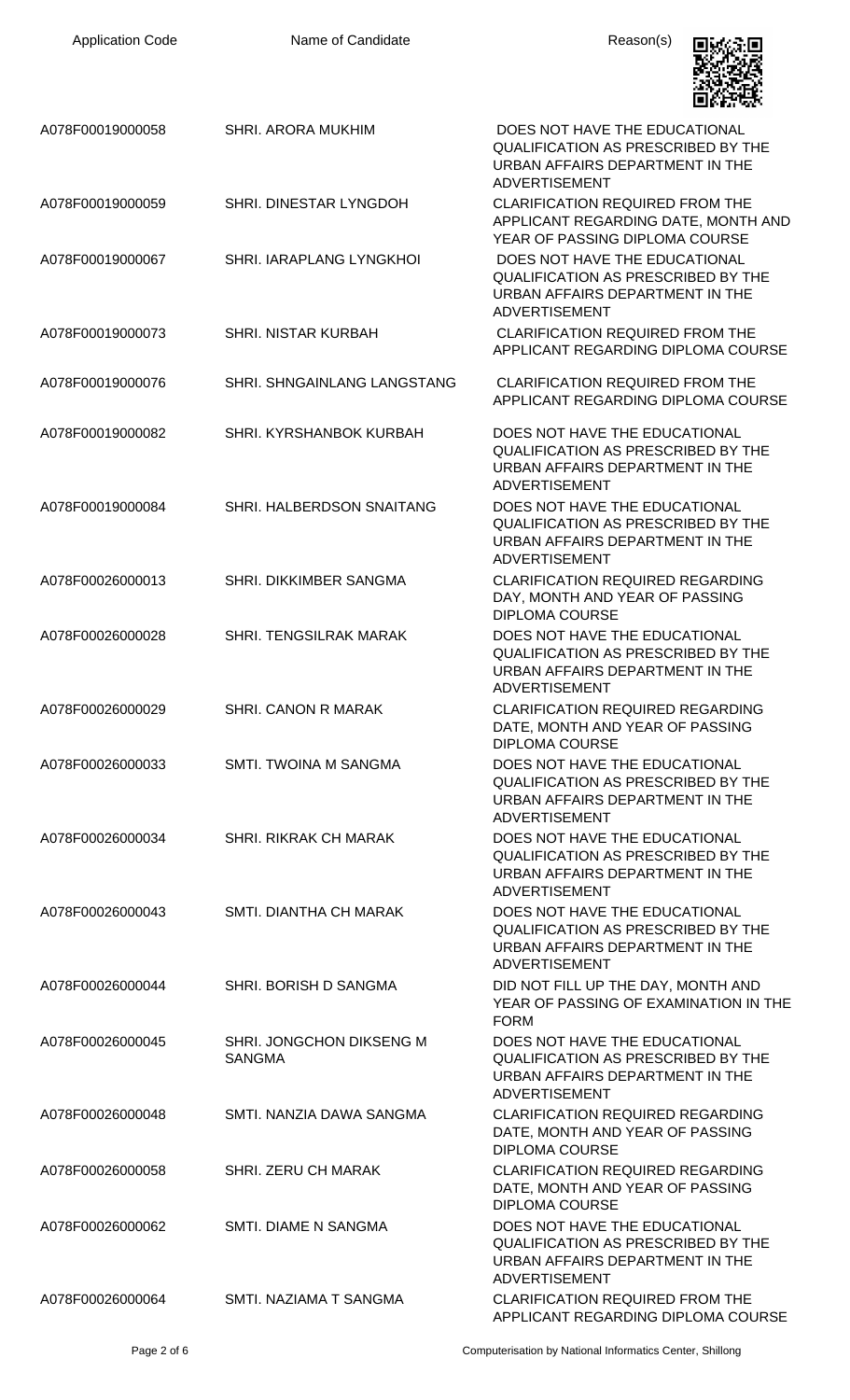| <b>Application Code</b> | Name of Candidate                              | Reason(s)                                                                                                                             |
|-------------------------|------------------------------------------------|---------------------------------------------------------------------------------------------------------------------------------------|
| A078F00026000068        | SHRI. AMSRANG R MARAK                          | <b>CLARIFICATION REQUIRED REGARDING</b><br>DATE, MONTH AND YEAR OF PASSING<br><b>DIPLOMA COURSE</b>                                   |
| A078F00026000072        | SHRI. MRITYUNJAY CH MARAK                      | DOES NOT HAVE THE EDUCATIONAL<br><b>QUALIFICATION AS PRESCRIBED BY THE</b><br>URBAN AFFAIRS DEPARTMENT IN THE<br><b>ADVERTISEMENT</b> |
| A078F00026000074        | SMTI. PRETISH CH MARAK                         | <b>CLARIFICATION REQUIRED FROM THE</b><br>APPLICANT REGARDING DATE, MONTH AND<br>YEAR OF PASSING DIPLOMA COURSE                       |
| A078F00026000076        | <b>SMTI. TANGSIME CH MARAK</b>                 | DOES NOT HAVE THE EDUCATIONAL<br><b>QUALIFICATION AS PRESCRIBED BY THE</b><br>URBAN AFFAIRS DEPARTMENT IN THE<br><b>ADVERTISEMENT</b> |
| A078F00026000077        | SMTI. TINGRINGBAL R MARAK                      | DOES NOT HAVE THE EDUCATIONAL<br>QUALIFICATION AS PRESCRIBED BY THE<br>URBAN AFFAIRS DEPARTMENT IN THE<br><b>ADVERTISEMENT</b>        |
| A078F00026000078        | SHRI. JENICK D SHIRA                           | DID NOT FILL UP THE DAY, MONTH AND<br>YEAR OF PASSING OF EXAMINATION IN THE<br><b>FORM</b>                                            |
| A078F00059000023        | SHRI. BALAM KUPAR THANGKHIEW                   | DOES NOT HAVE THE EDUCATIONAL<br>QUALIFICATION AS PRESCRIBED BY THE<br>URBAN AFFAIRS DEPARTMENT IN THE<br><b>ADVERTISEMENT</b>        |
| A078F00059000028        | SHRI. RANGKSANLANG KHONGJEE                    | DOES NOT HAVE THE EDUCATIONAL<br>QUALIFICATION AS PRESCRIBED BY THE<br>URBAN AFFAIRS DEPARTMENT IN THE<br>ADVERTISEMENT               |
| A078F00059000031        | SHRI. MARLON BRANDO MARBOH                     | DOES NOT HAVE THE EDUCATIONAL<br><b>QUALIFICATION AS PRESCRIBED BY THE</b><br>URBAN AFFAIRS DEPARTMENT IN THE<br><b>ADVERTISEMENT</b> |
| A078F00059000043        | <b>SMTI. SUKJAI SYIEMIONG</b>                  | DOES NOT HAVE THE EDUCATIONAL<br><b>QUALIFICATION AS PRESCRIBED BY THE</b><br>URBAN AFFAIRS DEPARTMENT IN THE<br><b>ADVERTISEMENT</b> |
| A078F00059000045        | SHRI. DONLIBOK THABAH                          | DOES NOT HAVE THE EDUCATIONAL<br><b>QUALIFICATION AS PRESCRIBED BY THE</b><br>URBAN AFFAIRS DEPARTMENT IN THE<br><b>ADVERTISEMENT</b> |
| A078F00059000046        | SHRI. JOHN JUSTIN FRANCIS<br><b>KHARKONGOR</b> | DOES NOT HAVE THE EDUCATIONAL<br><b>QUALIFICATION AS PRESCRIBED BY THE</b><br>URBAN AFFAIRS DEPARTMENT IN THE<br>ADVERTISEMENT        |
| A078F00059000049        | SHRI. BATYNGSHAIN NONGSTENG                    | DOES NOT HAVE THE EDUCATIONAL<br>QUALIFICATION AS PRESCRIBED BY THE<br>URBAN AFFAIRS DEPARTMENT IN THE<br><b>ADVERTISEMENT</b>        |
| A078F00059000055        | SMTI. AARTI KHYRIEMMUJAT                       | DOES NOT HAVE THE EDUCATIONAL<br><b>QUALIFICATION AS PRESCRIBED BY THE</b><br>URBAN AFFAIRS DEPARTMENT IN THE<br><b>ADVERTISEMENT</b> |
| A078F00059000056        | <b>SMTI. KYNTIEWLIN MAWLONG</b>                | DOES NOT HAVE THE EDUCATIONAL<br><b>QUALIFICATION AS PRESCRIBED BY THE</b><br>URBAN AFFAIRS DEPARTMENT IN THE<br><b>ADVERTISEMENT</b> |
| A078F00062000003        | <b>SMTI. IBASHISHA TALANG</b>                  | DOES NOT HAVE THE EDUCATIONAL<br><b>QUALIFICATION AS PRESCRIBED BY THE</b><br>URBAN AFFAIRS DEPARTMENT IN THE<br><b>ADVERTISEMENT</b> |
| A078F00062000004        | SHRI. JELFIN STONE SUTNGA                      | DOES NOT HAVE THE EDUCATIONAL<br>QUALIFICATION AS PRESCRIBED BY THE<br>URBAN AFFAIRS DEPARTMENT IN THE<br>ADVERTISEMENT               |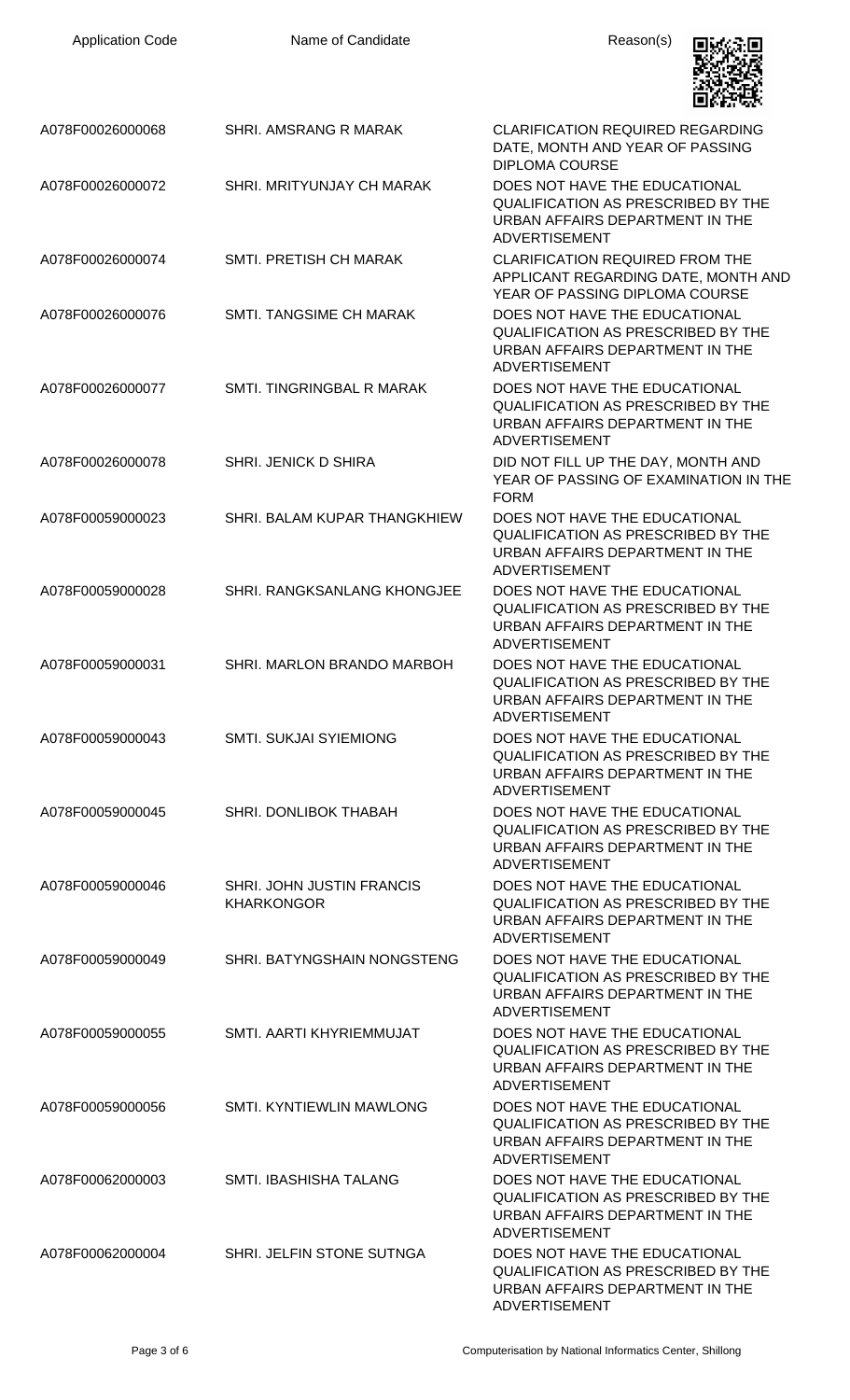| <b>Application Code</b> | Name of Candidate             | Reason(s)                                                                                                                             |
|-------------------------|-------------------------------|---------------------------------------------------------------------------------------------------------------------------------------|
| A078F00062000007        | SHRI. DAMEWAN IONGWAI         | DOES NOT HAVE THE EDUCATIONAL<br>QUALIFICATION AS PRESCRIBED BY THE<br>URBAN AFFAIRS DEPARTMENT IN THE<br><b>ADVERTISEMENT</b>        |
| A078F00062000008        | SHRI. DAWCHYNNAMIKI IONGWAI   | DOES NOT HAVE THE EDUCATIONAL<br><b>QUALIFICATION AS PRESCRIBED BY THE</b><br>URBAN AFFAIRS DEPARTMENT IN THE<br><b>ADVERTISEMENT</b> |
| A078F00062000009        | SHRI. CHANBORLANGKI SLONG     | DOES NOT HAVE THE EDUCATIONAL<br><b>QUALIFICATION AS PRESCRIBED BY THE</b><br>URBAN AFFAIRS DEPARTMENT IN THE<br><b>ADVERTISEMENT</b> |
| A078F00062000012        | SMTI. MANSAKA CHALLAM         | DOES NOT HAVE THE EDUCATIONAL<br><b>QUALIFICATION AS PRESCRIBED BY THE</b><br>URBAN AFFAIRS DEPARTMENT IN THE<br><b>ADVERTISEMENT</b> |
| A078F00064000006        | SHRI. FRANKLIN L MARSHILLONG  | DOES NOT HAVE THE EDUCATIONAL<br><b>QUALIFICATION AS PRESCRIBED BY THE</b><br>URBAN AFFAIRS DEPARTMENT IN THE<br><b>ADVERTISEMENT</b> |
| A078F00065000004        | SHRI. BRUMMEL CHERAN MOMIN    | <b>CLARIFICATION REQUIRED FROM THE</b><br>APPLICANT REGARDING DIPLOMA COURSE                                                          |
| A078F00065000007        | SHRI. VENUS N MARAK           | <b>CLARIFICATION REQUIRED FROM THE</b><br>APPLICANT REGARDING DIPLOMA COURSE                                                          |
| A078W35801000001        | SHRI. TEACHER THONGNI         | DOES NOT HAVE THE EDUCATIONAL<br><b>QUALIFICATION AS PRESCRIBED BY THE</b><br>URBAN AFFAIRS DEPARTMENT IN THE<br>ADVERTISEMENT        |
| A078W38422000002        | SHRI. AIBINGSTON N ARENGH     | DOES NOT HAVE THE EDUCATIONAL<br><b>QUALIFICATION AS PRESCRIBED BY THE</b><br>URBAN AFFAIRS DEPARTMENT IN THE<br><b>ADVERTISEMENT</b> |
| A078W37745000002        | SHRI. BADAPKUPAR WANNIANG     | DOES NOT HAVE THE EDUCATIONAL<br><b>QUALIFICATION AS PRESCRIBED BY THE</b><br>URBAN AFFAIRS DEPARTMENT IN THE<br><b>ADVERTISEMENT</b> |
| A078W33767000002        | SHRI. CHRISTOPHER S SANGMA    | DOES NOT HAVE THE EDUCATIONAL<br><b>QUALIFICATION AS PRESCRIBED BY THE</b><br>URBAN AFFAIRS DEPARTMENT IN THE<br>ADVERTISEMENT        |
| A078W38992000002        | SHRI. NITEAJAN RYNGKHLEM      | <b>CLARIFICATION REQUIRED FROM THE</b><br>APPLICANT REGARDING DIPLOMA COURSE                                                          |
| A078W35666000002        | SHRI. SUNSHINE KHARJANA       | DOES NOT HAVE THE EDUCATIONAL<br><b>QUALIFICATION AS PRESCRIBED BY THE</b><br>URBAN AFFAIRS DEPARTMENT IN THE<br><b>ADVERTISEMENT</b> |
| A078W35731000002        | <b>SMTI. RESHMITA HAJONG</b>  | DOES NOT HAVE THE EDUCATIONAL<br><b>QUALIFICATION AS PRESCRIBED BY THE</b><br>URBAN AFFAIRS DEPARTMENT IN THE<br><b>ADVERTISEMENT</b> |
| A078W37114000002        | SMTI. HABILARISA WANKHAR      | DOES NOT HAVE THE EDUCATIONAL<br>QUALIFICATION AS PRESCRIBED BY THE<br>URBAN AFFAIRS DEPARTMENT IN THE<br><b>ADVERTISEMENT</b>        |
| A078W37753000002        | SHRI. STEVIL T ELSON WANNIANG | DOES NOT HAVE THE EDUCATIONAL<br><b>QUALIFICATION AS PRESCRIBED BY THE</b><br>URBAN AFFAIRS DEPARTMENT IN THE<br>ADVERTISEMENT        |
| A078W38563000003        | SHRI. STEVENLY LYNGDOH TRON   | DOES NOT HAVE THE EDUCATIONAL<br><b>QUALIFICATION AS PRESCRIBED BY THE</b><br>URBAN AFFAIRS DEPARTMENT IN THE<br>ADVERTISEMENT        |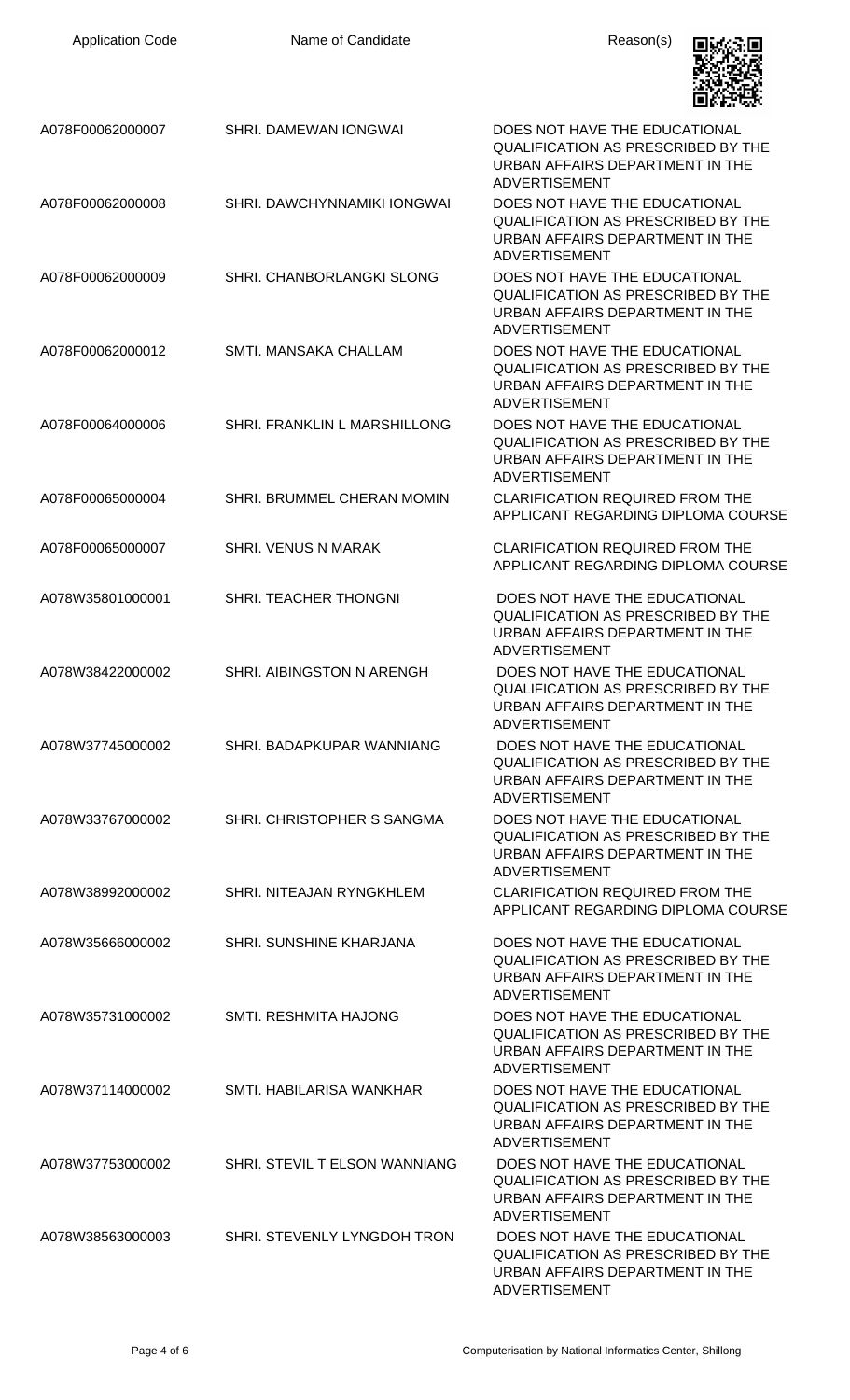| <b>Application Code</b> | Name of Candidate                         | Reason(s)                                                                                                                             |
|-------------------------|-------------------------------------------|---------------------------------------------------------------------------------------------------------------------------------------|
| A078W22350000003        | SMTI. BAIAHUNLANG LALOO                   | DOES NOT HAVE THE EDUCATIONAL<br><b>QUALIFICATION AS PRESCRIBED BY THE</b><br>URBAN AFFAIRS DEPARTMENT IN THE<br><b>ADVERTISEMENT</b> |
| A078W35373000003        | <b>SHRI. JRICKTON RYNTATHIANG</b>         | DOES NOT HAVE THE EDUCATIONAL<br><b>QUALIFICATION AS PRESCRIBED BY THE</b><br>URBAN AFFAIRS DEPARTMENT IN THE<br><b>ADVERTISEMENT</b> |
| A078W35649000003        | SHRI. DEIIARAP LANGMITREI SARI            | DOES NOT HAVE THE EDUCATIONAL<br><b>QUALIFICATION AS PRESCRIBED BY THE</b><br>URBAN AFFAIRS DEPARTMENT IN THE<br><b>ADVERTISEMENT</b> |
| A078W36685000003        | SMTI. CHERYL BERNICE POHRMEN              | DOES NOT HAVE THE EDUCATIONAL<br><b>QUALIFICATION AS PRESCRIBED BY THE</b><br>URBAN AFFAIRS DEPARTMENT IN THE<br><b>ADVERTISEMENT</b> |
| A078W36751000003        | SHRI. ARDOR KHARKONGOR                    | DOES NOT HAVE THE EDUCATIONAL<br>QUALIFICATION AS PRESCRIBED BY THE<br>URBAN AFFAIRS DEPARTMENT IN THE<br><b>ADVERTISEMENT</b>        |
| A078W37937000003        | SMTI, ARWAN KARU KYNDIAH                  | DOES NOT HAVE THE EDUCATIONAL<br><b>QUALIFICATION AS PRESCRIBED BY THE</b><br>URBAN AFFAIRS DEPARTMENT IN THE<br><b>ADVERTISEMENT</b> |
| A078W38012000003        | SHRI. LAM I DAME MAWROH                   | DOES NOT HAVE THE EDUCATIONAL<br>QUALIFICATION AS PRESCRIBED BY THE<br>URBAN AFFAIRS DEPARTMENT IN THE<br><b>ADVERTISEMENT</b>        |
| A078W17695000003        | SHRI. KITKUPAR KHYRIEM                    | DOES NOT HAVE THE EDUCATIONAL<br><b>QUALIFICATION AS PRESCRIBED BY THE</b><br>URBAN AFFAIRS DEPARTMENT IN THE<br><b>ADVERTISEMENT</b> |
| A078W37195000003        | <b>SHRI. PHINICK MARBOH</b>               | DOES NOT HAVE THE EDUCATIONAL<br><b>QUALIFICATION AS PRESCRIBED BY THE</b><br>URBAN AFFAIRS DEPARTMENT IN THE<br><b>ADVERTISEMENT</b> |
| A078W37345000003        | SMTI. WANDAHUN A SANGMA                   | DOES NOT HAVE THE EDUCATIONAL<br><b>QUALIFICATION AS PRESCRIBED BY THE</b><br>URBAN AFFAIRS DEPARTMENT IN THE<br><b>ADVERTISEMENT</b> |
| A078W37849000004        | SHRI. JAYDEN OCWEN<br><b>KHARNONGLONG</b> | DOES NOT HAVE THE EDUCATIONAL<br><b>QUALIFICATION AS PRESCRIBED BY THE</b><br>URBAN AFFAIRS DEPARTMENT IN THE<br><b>ADVERTISEMENT</b> |
| A078W22530000004        | SHRI, WANKERMI PARIAT                     | DOES NOT HAVE THE EDUCATIONAL<br><b>QUALIFICATION AS PRESCRIBED BY THE</b><br>URBAN AFFAIRS DEPARTMENT IN THE<br><b>ADVERTISEMENT</b> |
| A078W12002000004        | SHRI. ANDREW SHABONG                      | DOES NOT HAVE THE EDUCATIONAL<br>QUALIFICATION AS PRESCRIBED BY THE<br>URBAN AFFAIRS DEPARTMENT IN THE<br><b>ADVERTISEMENT</b>        |
| A078W31996000004        | SHRI. BRYAN ANDREW<br><b>KHARCHANDI</b>   | DOES NOT HAVE THE EDUCATIONAL<br>QUALIFICATION AS PRESCRIBED BY THE<br>URBAN AFFAIRS DEPARTMENT IN THE<br><b>ADVERTISEMENT</b>        |
| A078W37247000004        | SHRI. RODARIO BILGRIK A SANGMA            | DOES NOT HAVE THE EDUCATIONAL<br><b>QUALIFICATION AS PRESCRIBED BY THE</b><br>URBAN AFFAIRS DEPARTMENT IN THE<br><b>ADVERTISEMENT</b> |
| A078W19105000005        | SMTI. JANGSNA T SANGMA                    | DOES NOT HAVE THE EDUCATIONAL<br><b>QUALIFICATION AS PRESCRIBED BY THE</b><br>URBAN AFFAIRS DEPARTMENT IN THE<br><b>ADVERTISEMENT</b> |